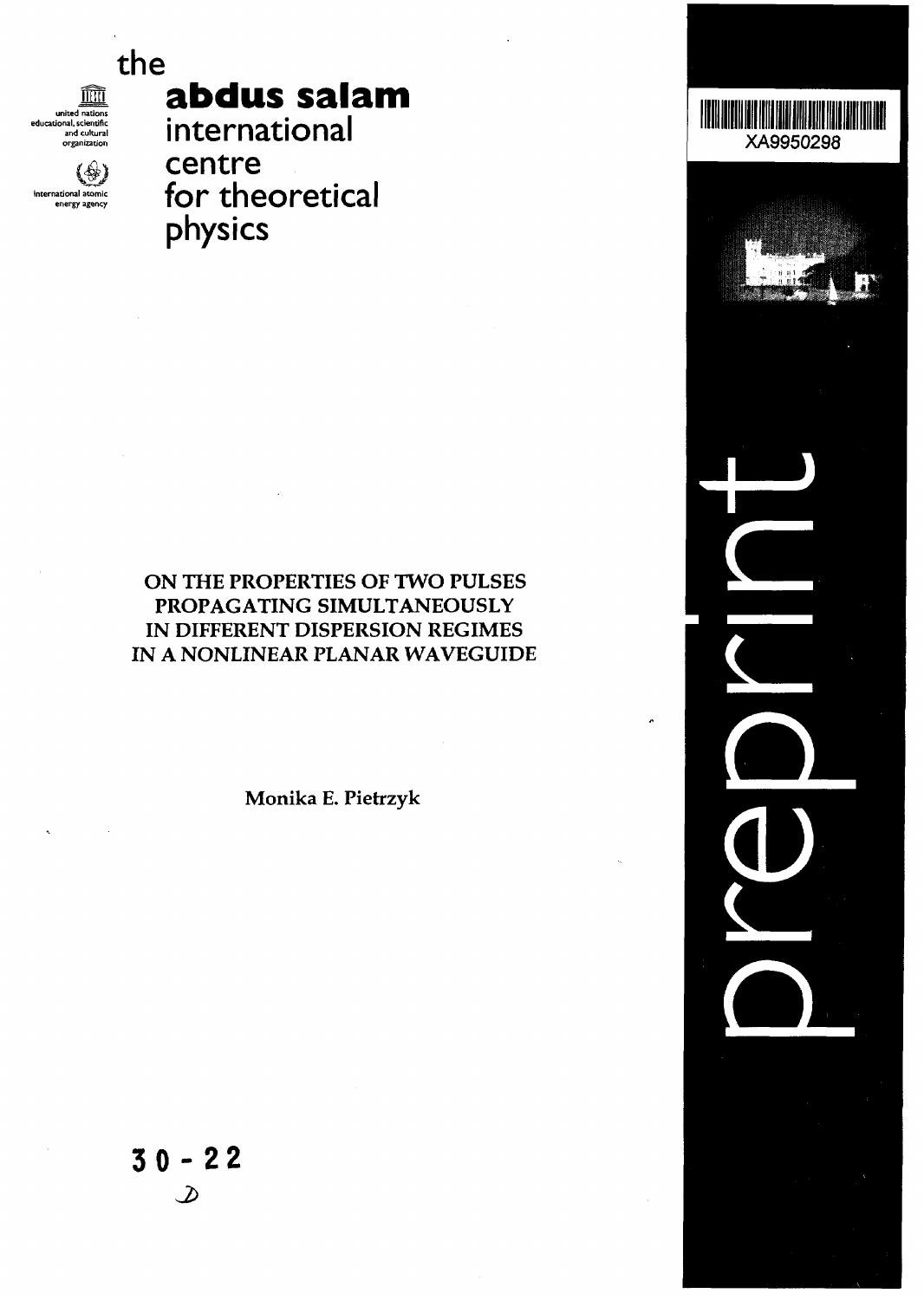## United Nations Educational Scientific and Cultural Organization and International Atomic Energy Agency THE ABDUS SALAM INTERNATIONAL CENTRE FOR THEORETICAL PHYSICS

#### **ON THE PROPERTIES OF TWO PULSES PROPAGATING SIMULTANEOUSLY IN DIFFERENT DISPERSION REGIMES IN A NONLINEAR PLANAR WAVEGUIDE**

Monika E. Pietrzyk<sup>1</sup> *Institut fur Festkorpertheorie und Theoretische Optik, Friedrich-Schiller Universitdt Jena, D-07743, Jena, Germany and The Abdus Salam International Centre for Theoretical Physics, Trieste, Italy.*

#### Abstract

Properties of two pulses propagating simultaneously in different dispersion regimes, anomalous and normal, in a Kerr-type planar waveguide are studied. It is found that the presence of the pulse propagating in normal dispersion regime can cause termination of catastrophic selffocusing of the pulse propagating in anomalous regime. It is also shown that the coupling between pulses can lead to spatio-temporal splitting of the pulse propagating in anomalous dispersion regime, but it does not lead to catastrophic self-focusing of the pulse propagating in normal dispersion regime. For the limiting case when the dispersive term of the pulse propagating in normal dispersion regime can be neglected an indication (based on the variational estimation) to a possibility of a stable self-trapped propagation of both pulses is obtained. This stabilization is similar to the one which was found earlier in media with saturation-type nonlinearity.

#### MIRAMARE - TRIESTE

February 1999

<sup>&</sup>lt;sup>1</sup>On leave of absence from: Institute of Fundamental Technological Research, Polish Academy of Sciences, 00-049, Warsaw, Poland.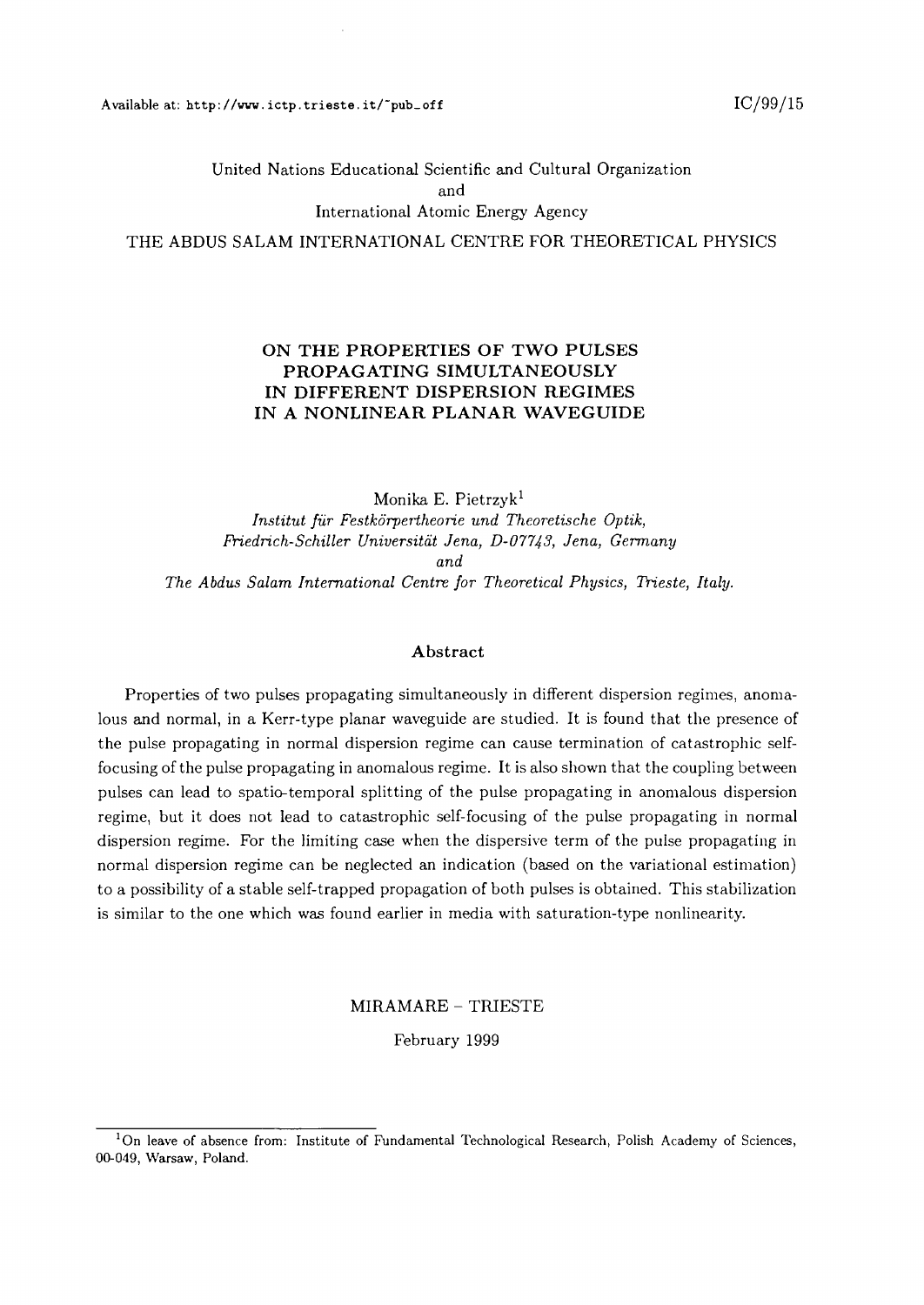## 1 Introduction

The propagation of a dispersive light pulse in a planar waveguide with positive, instantaneous Kerr-type nonlinearity can be described by the  $(2+1)$ -dimensional nonlinear Schrödinger (NSE) [1]:

$$
\iota \frac{\partial}{\partial \zeta} \Psi + \frac{1}{2} \sigma \frac{\partial^2}{\partial \tau^2} \Psi + \frac{1}{2} \frac{\partial^2}{\partial \xi^2} \Psi + |\Psi|^2 \Psi = 0.
$$
 (1)

Equation (1) is valid only for pulses in the picosecond range; for shorter pulses additional terms, due to a higher-order dispersion, for example, should be included. The last term in equation (1) describes Kerr-type nonlinearity, second and third terms are associated, respectively, with diffraction, which causes spreading of the pulse in space, and first-order group velocity dispersion, which leads to temporal broadening of the pulse. Parameter  $\sigma$ , which can be either positive (for anomalous dispersion) or negative (for normal dispersion), is the dispersion-todiffraction ratio [2]. The spatio-temporal dynamics of the pulse depends, to a high degree, on the sign of this parameter.

For anomalous dispersion, equation (1) is similar to NSE [3] describing the propagation of a dispersionless beam in a Kerr-type nonlinear bulk medium if the dispersive term is replaced by a diffraction term. Therefore, in both cases similar effects are expected. One of them is catastrophic self-focusing, which takes place when nonlinearity dominates over transverse diffraction and temporal dispersion. It is highly sensitive to perturbations of the system, so that even small perturbations can dramatically enhance or stop it [4j. An arresting of catastrophic self-focusing can be obtained, for example, by taking into account saturation-type nonlinearity [5], or additional effects like Raman scattering [6], plasma formation [7], multiphoton ionization [8], higher-order group velocity dispersion terms [9], or nonparaxiality of a beam propagating in bulk media [10].

Another way to avoid catastrophic self-focusing is to choose parameters of the system in such a way that the pulse propagates in normal dispersion regime instead of anomalous one. In this case the terms describing dispersion and diffraction have different signs and two different effects, spatial self-focusing and temporal self-defocusing, simultaneously influence on the propagation of the pulse. This causes a breaking of spatio-temporal symmetry and can finally lead to spatiotemporal splitting of the pulse into several sub-pulses. Such splitting was observed in planar waveguides [11, 12] and bulk media [13, 14, 15, 11].

Thus, depending on the sign of dispersion, a dispersive pulse propagating in a Kerr-type planar waveguide reveals different behavior. Catastrophic self-focusing takes place in the case of anomalous dispersion. For normal dispersion the typical process is spatio-temporal splitting. It seems interesting to study an interaction between two pulses co-propagating in such a medium, i.e. a Kerr-type planar waveguide, under the assumption that one of them propagates in normal dispersion regime and the other is in anomalous regime. To the authors knowledge this problem has not been studied in the literature and the main purpose of this paper is to consider it. Note that the importance of the interaction between two pulses in a nonlinear medium has been pointed out already by Agrawal in [16], where an intriguing effect of an induced focusing of two beams co-propagating in a self-defocusing medium has been reported.

The interaction between pulses will be assumed to be limited to cross-phase modulation,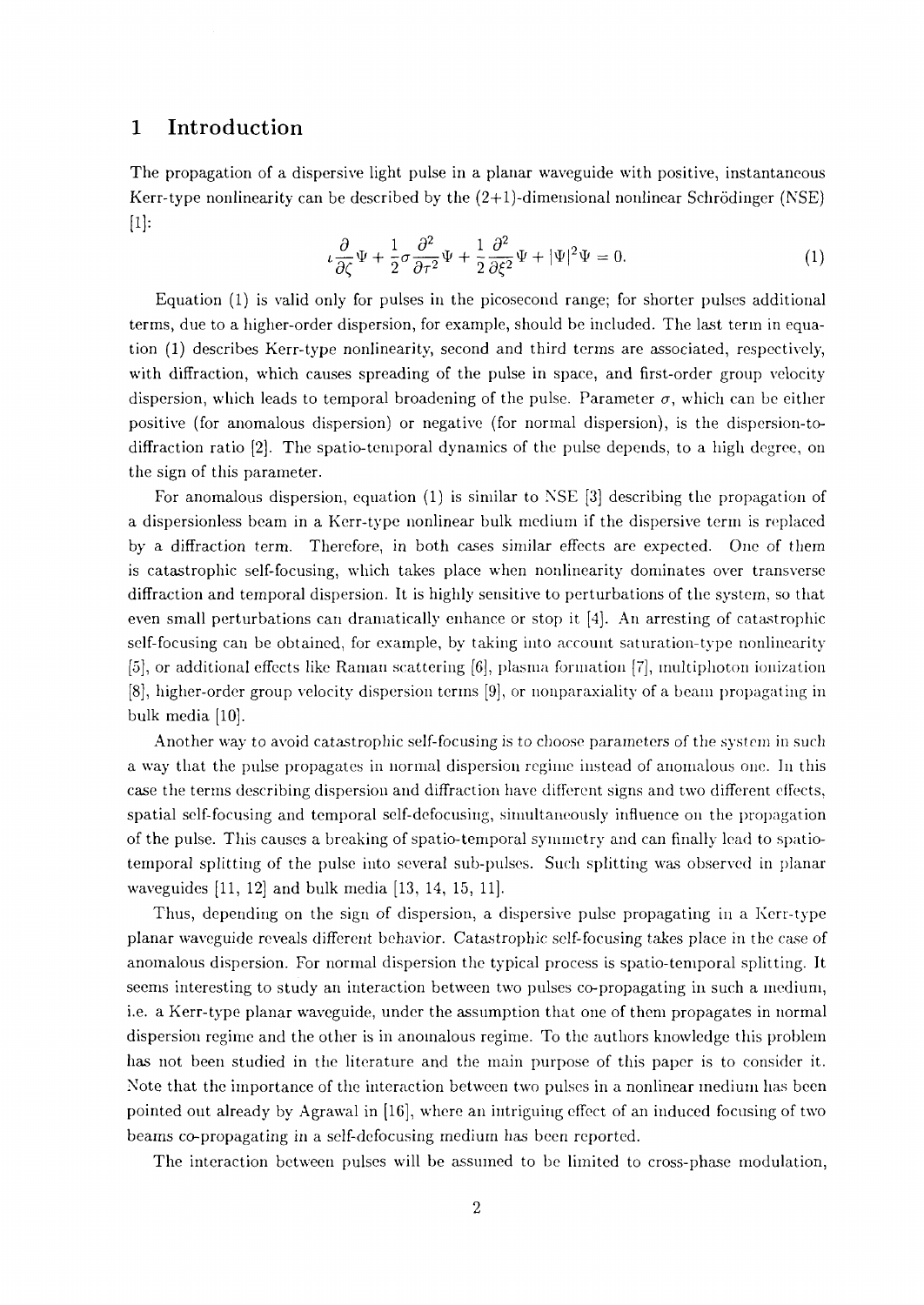a nonlinear effect through which the phase of an optical beam/pulse is affected by another propagating beam/pulse and which can cause a redistribution of energy within each beam/pulse. Another effect, four-wave mixing, will be neglected, so that no energy transfer between both pulses will be taken into consideration. The analysis presented in this paper is based on the variational method [17] and numerical simulations using the split-step spectral method [18].

We proceed as follows. In section 2, two coupled NSEs describing the co-propagation of two dispersive pulses in a nonlinear planar waveguide and basic equations following from the variational method will be introduced. Next, in section 3, the problem of catastrophic selffocusing will be considered. First, the influence of the parameters of the pulse propagating in normal dispersion regime on the threshold of catastrophic self-focusing of the pulse propagating in anomalous dispersion regime will be studied. It will also be examined if catastrophic selffocusing of the pulse propagating in normal dispersion regime can occur as a result of the nonlinear coupling between two pulses. In section 4, which is devoted to the problem of spatiotemporal splitting, it will be investigated if the influence of the pulse propagating in normal dispersion regime can enforce spatio-temporal splitting of the pulse with anomalous dispersion. In the last section, section 5, we will focus on the limiting case when the dispersive term of the normal pulse can be neglected. In this case the problem of two coupled  $(2+1)$ -dim NSE will be reduced to the system of  $(1+1)$ -dim NSE coupled to  $(2+1)$ -dim NSE. The main reason to study this configuration is to investigate a possibility of a stable, self-trapped solution.

Throughout the paper the pulse propagating in anomalous (normal) dispersion regime will be referred to as the *anomalous (normal)* pulse.

## 2 Basic equations

The co-propagation of two optical pulses in a nonlinear planar waveguide can be described by two coupled nonlinear Schrödinger equations:

$$
\iota \frac{\partial}{\partial \zeta} \Psi_1 + \frac{1}{2} \sigma_1 \frac{\partial^2}{\partial \tau^2} \Psi_1 + \frac{1}{2} \frac{\partial^2}{\partial \xi^2} \Psi_1 + \left( \left| \Psi_1 \right|^2 + 2 \left| \Psi_2 \right|^2 \right) \Psi_1 = 0, \tag{2a}
$$

$$
\iota \frac{\partial}{\partial \zeta} \Psi_2 + \iota \varrho \frac{\partial}{\partial \tau} \Psi_2 + \frac{1}{2} \sigma_2 \frac{\partial^2}{\partial \tau^2} \Psi_2 + \mu \frac{1}{2} \frac{\partial^2}{\partial \xi^2} \Psi_2 + r \left( |\Psi_2|^2 + 2 |\Psi_1|^2 \right) \Psi_2 = 0, \tag{2b}
$$

where the last terms represent self-phase modulation and the terms before the last ones describe cross-phase modulation, a nonlinear effect which causes a coupling between pulses.

It is assumed that the subscript  $j = 1$   $(j = 2)$  denotes the anomalous (normal) pulse, hence  $\sigma_1 > 0$  and  $\sigma_2 < 0$ . The notations in equation (2) are explained in Appendix A. In this paper the difference of the group velocities of two pulses, *6,* will be neglected. The initial conditions will be taken in the form of the Gaussian pulses

$$
\Psi_j(\zeta = 0, \tau, \xi) = \sqrt{\kappa_j} exp\left[-\frac{1}{2}\tau^2 (1 + iC_{\tau j})\right] exp\left[-\frac{1}{2}\xi^2 (1 + iC_{\xi j})\right].
$$
\n(3)

In equation (3)  $\kappa_j := |\Psi_j(\tau = 0, \xi = 0)|^2$  is the strength of nonlinearity, and  $C_{\tau j}$  ( $C_{\xi j}$ ) is the temporal (spatial) chirp of the j-th pulse,  $j = 1, 2$ .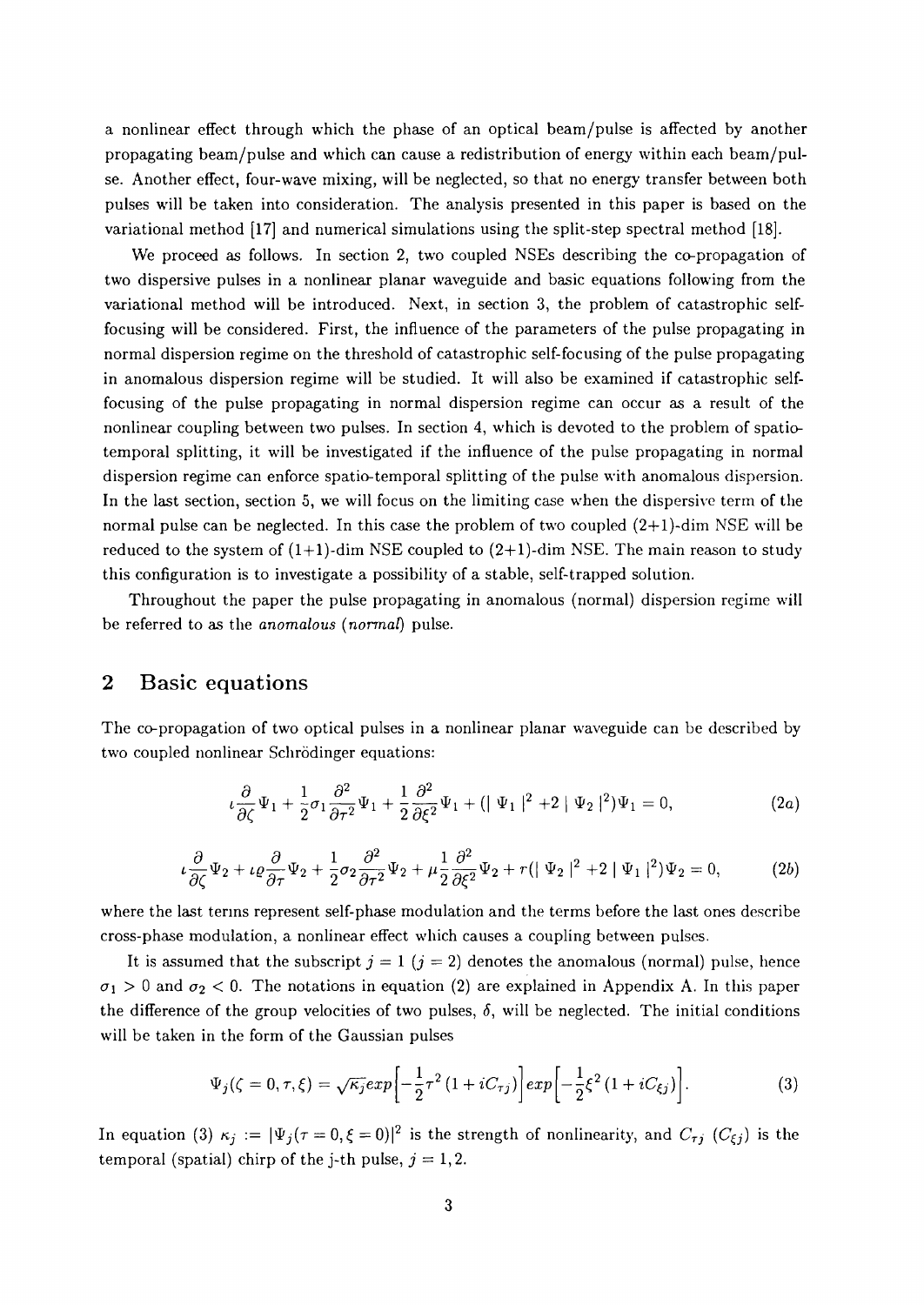#### 2.1 Variational method

It is known that the set of NSEs (equation (2)) can be obtained from the Lagrangian density given by

$$
L = \frac{\iota}{2} \left( \Psi_1^* \frac{\partial \Psi_1}{\partial \zeta} - \Psi_1 \frac{\partial \Psi_1^*}{\partial \zeta} \right) + \frac{\iota}{2} \frac{1}{r} \left( \Psi_2^* \frac{\partial \Psi_2}{\partial \zeta} - \Psi_2 \frac{\partial \Psi_2^*}{\partial \zeta} \right)
$$

$$
- \frac{1}{2} \left| \frac{\partial \Psi_1}{\partial \xi} \right|^2 - \frac{1}{2} \sigma_1 \left| \frac{\partial \Psi_1}{\partial \tau} \right|^2 - \frac{1}{2} \frac{\mu}{r} \left| \frac{\partial \Psi_2}{\partial \xi} \right|^2 - \frac{1}{2} \frac{\sigma_1}{r} \left| \frac{\partial \Psi_2}{\partial \tau} \right|^2
$$

$$
+ \frac{\iota}{2} \frac{\rho}{r} \left( \Psi_2^* \frac{\partial \Psi_2}{\partial \tau} - \Psi_2 \frac{\partial \Psi_2^*}{\partial \tau} \right) + \frac{1}{2} \left| \Psi_1 \right|^4 + 2 \left| \Psi_1 \right|^2 \left| \Psi_2 \right|^2 + \frac{1}{2} \left| \Psi_2 \right|^4.
$$
(4)

Following the variational method [17] let us choose a proper multi-parametric trial function for the solution of equation (2). Since in this paper we consider the Gaussian initial condition (equation (3)) it is natural to take as the trial function the Gaussian function:

$$
\Psi_j = A_j(\zeta) exp\left[-\frac{1}{2} \frac{\tau^2}{w_{\tau j(\zeta)}}\right] exp\left[-\frac{1}{2} \frac{\xi^2}{w_{\xi j}(\zeta)}\right] exp\left[\frac{\iota}{2} \tau^2 C_{\tau j}(\zeta)\right] exp\left[\frac{\iota}{2} \xi^2 C_{\xi j}(\zeta)\right],\tag{5}
$$

with twelve parameters: the complex conjugate amplitudes,  $A_j$ ,  $A_j^*$ , the temporal and the spatial widths,  $w_{\tau j}$ ,  $w_{\xi j}$ , and the temporal and the spatial chirps,  $C_{\tau j}$ ,  $C_{\xi j}$ , where  $j = 1, 2$ . From the initial condition (equation (3)) it follows that  $A_j(\zeta = 0) = \sqrt{\kappa_j}$ ,  $w_{\tau j}(\zeta = 0) = w_{\xi j}(\zeta = 0) = 1$ .

The evolution equations for the parameters of the trial function are obtained by varying the reduced Lagrangian

$$
\langle L \rangle := \int_{-\infty}^{\infty} L d\xi d\tau.
$$

into which the trial function (equation (5)) is inserted, with respect to the parameters of the trial function,  $A_j$ ,  $A_j^*$ ,  $w_{\tau j}$ ,  $w_{\xi j}$ ,  $C_{\tau j}$ ,  $C_{\xi j}$ . We obtain the following 12 coupled ordinary differential equations:

$$
\frac{\delta}{\delta z}\mathcal{I}_1 = 0\tag{6a}
$$

$$
\frac{\delta}{\delta z}\mathcal{I}_2 = 0\tag{6b}
$$

$$
\frac{\delta^2 w_{\tau 1}}{\delta \zeta^2} = \frac{\sigma_1^2}{w_{\tau 1}^3} - \sigma_1 \frac{1}{2} \frac{\mathcal{I}_1}{w_{\tau 1}^2 w_{\zeta 1}} - \frac{4 \mathcal{I}_2 w_{\tau 1} \sigma_1}{(w_{\tau 1}^2 + w_{\tau 2}^2)^{\frac{3}{2}} (w_{\zeta 1}^2 + w_{\zeta 2}^2)^{\frac{1}{2}}}
$$
(7a)

$$
\frac{\delta^2 w_{\xi 1}}{\delta \zeta^2} = \frac{1}{w_{\xi 1}^3} - \frac{1}{2} \frac{\mathcal{I}_1}{w_{\tau 1} w_{\xi 1}^2} - \frac{4 \mathcal{I}_2 w_{\xi 1}}{(w_{\tau 1}^2 + w_{\tau 2}^2)^{\frac{1}{2}} (w_{\xi 1}^2 + w_{\xi 2}^2)^{\frac{3}{2}}}
$$
(7b)

$$
\frac{\delta^2 w_{\tau 2}}{\delta \zeta^2} = \frac{\sigma_2^2}{w_{\tau 2}^3} - \sigma_2 \frac{1}{2} \frac{\mathcal{I}_{2}r}{w_{\tau 2}^2 w_{\zeta 2}} - \frac{4 \mathcal{I}_{1} w_{\tau 2} \sigma_2 r}{(w_{\tau 1}^2 + w_{\tau 2}^2)^{\frac{3}{2}} (w_{\zeta 1}^2 + w_{\zeta 2}^2)^{\frac{1}{2}}}
$$
(7c)

$$
\frac{\delta^2 w_{\xi 2}}{\delta \zeta^2} = \frac{\mu^2}{w_{\xi 2}^3} - \mu \frac{1}{2} \frac{\mathcal{I}_2 r}{w_{\tau 2} w_{\xi 2}^2} - \frac{4 \mathcal{I}_1 w_{\xi 2} \mu r}{(w_{\tau 1}^2 + w_{\tau 2}^2)^{\frac{1}{2}} (w_{\xi 1}^2 + w_{\xi 2}^2)^{\frac{3}{2}}}
$$
(7d)

$$
C_{\tau 1} = -\frac{1}{\sigma 1} \frac{\delta \ln(w_{\tau 1})}{\delta z} \tag{8a}
$$

$$
C_{\xi 1} = -\frac{\delta \ln(w_{\xi 1})}{\delta z} \tag{8b}
$$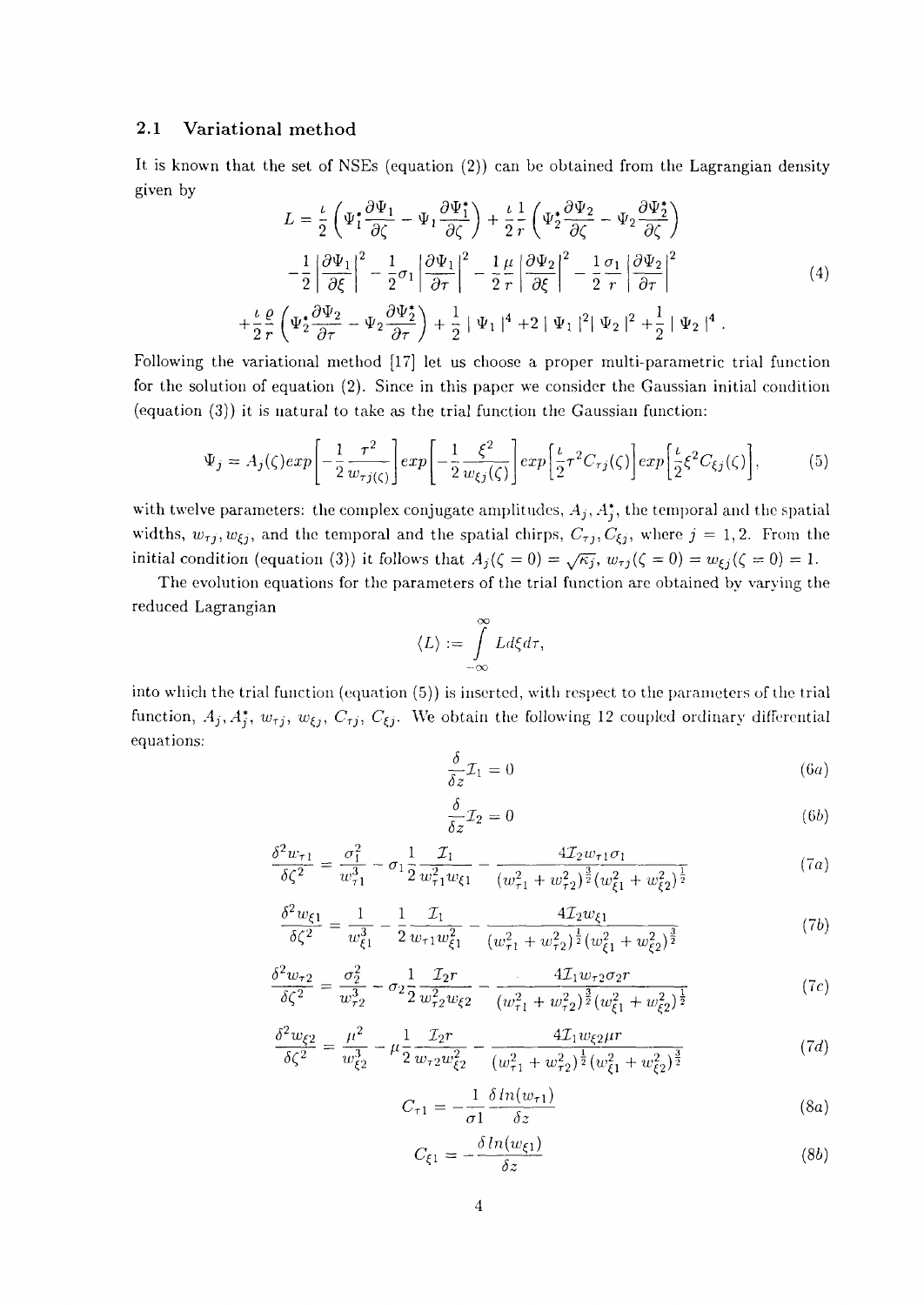$$
C_{\tau 2} = -\frac{1}{\sigma 2} \frac{\delta \ln(w_{\tau 2})}{\delta z} \tag{8c}
$$

$$
C_{\xi 2} = -\frac{1}{\mu} \frac{\delta \ln(w_{\xi 2})}{\delta z} \tag{8d}
$$

$$
\frac{\delta\phi_1}{\delta z} = \frac{3}{4}|A_1|^2 - \frac{1}{2}\frac{\sigma 1}{w_{\tau_1}^2} + \frac{1}{w_{\xi_1}^2} + \mathcal{I}_1 \frac{2 + w_{\tau_1}^2/(w_{\tau_1}^2 + w_{\tau_2}^2) + w_{\xi_1}^2/(w_{\xi_1}^2 + w_{\xi_2}^2)}{(w_{\tau_1}^2 + w_{\tau_2}^2)^{\frac{1}{2}}(w_{\xi_1}^2 + w_{\xi_2}^2)^{\frac{1}{2}}}
$$
(9a)

$$
\frac{\delta\phi_2}{\delta z} = \frac{3}{4}r|A_2|^2 - \frac{1}{2}\frac{\sigma_2}{w_{\tau_1}^2} + \frac{\mu}{w_{\xi_2}^2} + \mathcal{I}_2r\frac{2+w_{\tau_2}^2/(w_{\tau_1}^2 + w_{\tau_2}^2) + w_{\xi_2}^2/(w_{\xi_1}^2 + w_{\xi_2}^2)}{(w_{\tau_1}^2 + w_{\tau_2}^2)^{\frac{1}{2}}(w_{\xi_1}^2 + w_{\xi_2}^2)^{\frac{1}{2}}}
$$
(9b)

where  $\mathcal{I}_j := w_{\tau j}(0) w_{\xi j}(0) |A(0)|^2 = \kappa_j$ . From equations (6 a) and (6 b), which are actually the energy conservation laws for two pulses,  $N_j := \int \int |\Psi_j|^2 d\tau d\xi = \pi \mathcal{I}_j$ , it follows that there is no energy transfer between the pulses.

The set of equations  $(6 a) - (9 b)$  is rather complicated and only in the special case when  $\sigma_1 = \sigma_2 = 1$  the analytical solution

$$
w_{\xi j}(\zeta) = w_{\tau j}(\zeta) = \left[1 + \zeta^2 \left(1 - \frac{\kappa_j}{2}\right)\right]^{\frac{1}{2}}, \quad j = 1, 2
$$

is available [19]. More general situations should be treated numerically, e.g. using the Runge-Kutta method [20].

### 3 Catastrophic self-focusing

This section is devoted to the problem of catastrophic self-focusing, which can occur in the solution of the set of equation (2). Our analysis will be based on the variational method and numerical simulations and the comparison of the results of both.

From the point of view of analytical estimations, which can be done using the method of moments [21, 22] or the variational method [23], catastrophic self-focusing is identified with a development of a singularity in the solution at a finite distance of propagation. For NSE (equation (1)) and the Gaussian initial condition (equation (3)) the threshold of catastrophic self-focusing given by those estimations is

$$
\kappa_{cat}=\sigma+1.
$$

In our numerical simulations catastrophic self-focusing is identified with a discontinuity of the phase  $\phi(\tau,\xi,\zeta)$  of the amplitude  $\Psi := |\Psi|e^{i\phi}$  in the central point of the coordinate system,  $\tau = 0, \xi = 0$ , and with non-monotonic behavior of the intensity  $|\Psi|^2$  in the central point after catastrophic self-focusing has been reached [24]. The threshold of catastrophic self-focusing given by the numerical analysis [25, 13, 24]

$$
\kappa_{cat} \approx \sigma + 0.85
$$

is lower than the one given by analytical estimations.

In order to study the influence of the parameters of the normal pulse on the threshold of catastrophic self-focusing of the anomalous pulse, the parameters of the anomalous pulse have been chosen in such a way that the relations  $\kappa_1 > 1 + \sigma_1$  (in the variational method), and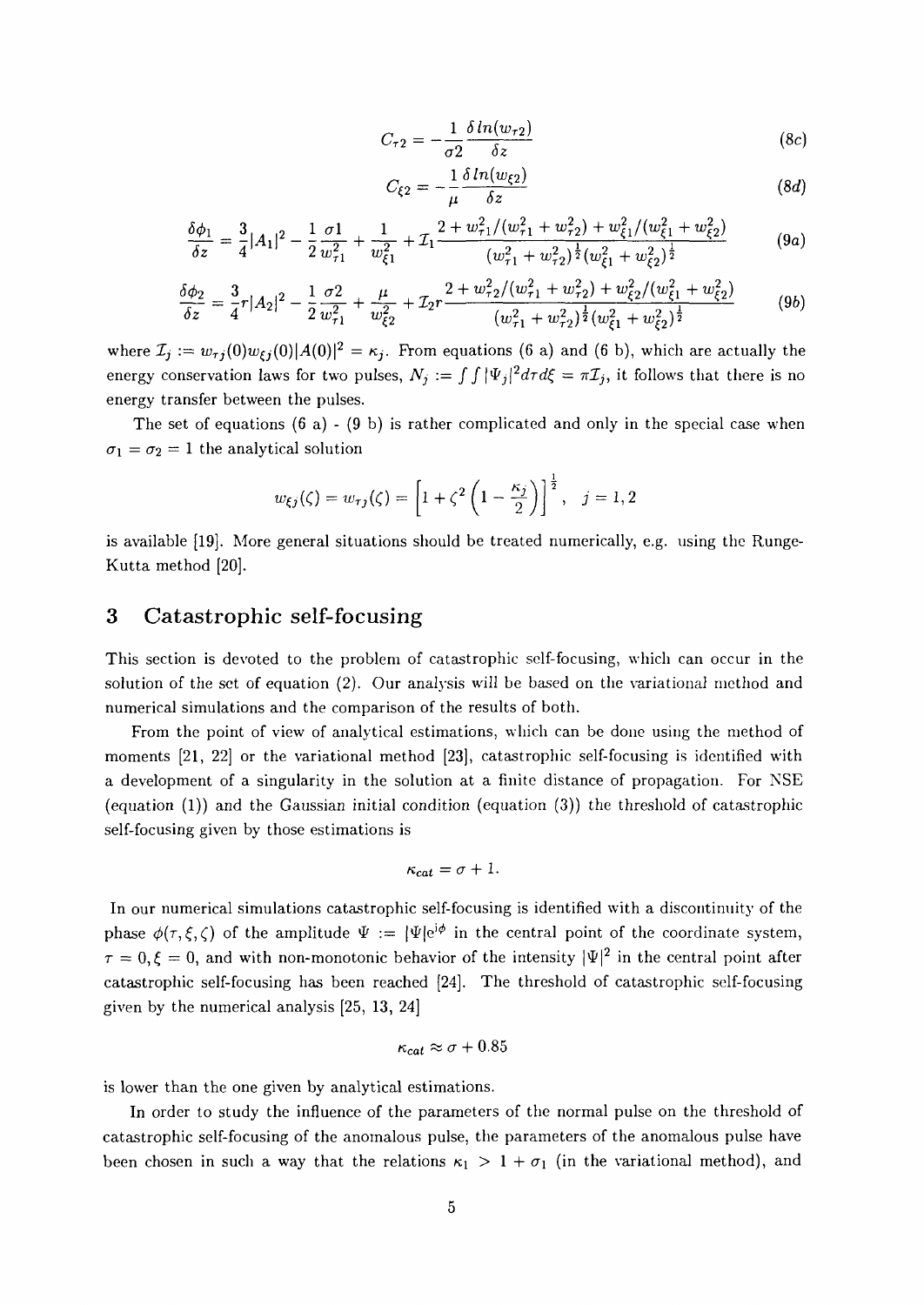$\kappa_1 > 0.85 + \sigma_1$  (in the numerical simulations) are satisfied, which means that catastrophic selffocusing will take place when there is no coupling between pulses. Then the parameters of the normal pulse, i.e. the strength of nonlinearity,  $\kappa_2$ , and the dispersion-to-diffraction ratio,  $\sigma_2$ , are varied. We found that catastrophic self-focusing of the pulse propagating in anomalous dispersion regime can be arrested by the influence of the pulse propagating in normal dispersion regime.

The results, following from the variational method, are shown in figure 1. The shaded area denotes the range of the parameters of the normal pulse,  $\kappa_2$  and  $\sigma_2$ , for which catastrophic self-focusing of the anomalous pulse does not occur. It is evident that for small nonlinearity of the normal pulse,  $\kappa_2$ , the term describing cross-phase modulation of the anomalous pulse is negligible as compared with self-phase modulation. Therefore, the process of catastrophic self-focusing cannot be stopped and it takes place for all values of  $\sigma_2$ . When the strength of nonlinearity  $\kappa_2$  increases, the influence of the normal pulse on the anomalous pulse through the cross-phase modulation term increases and then it is possible, for some values of the dispersionto-diffraction ratio,  $|\sigma_1(\kappa_2)| < |\sigma_2| < |\sigma_u(\kappa_2)|$ , to stop catastrophic self-focusing. The lower threshold,  $|\sigma_l(\kappa_2)|$ , in the beginning decreases with an increase of the strength of nonlinearity of the normal pulse,  $\kappa_2$ . For a sufficiently large nonlinearity,  $\kappa_2 > \kappa_{cat}$ , the lower threshold becomes zero. The upper threshold,  $|\sigma_u(\kappa_2)|$ , increases with an increase of nonlinearity. The existence of the lower threshold can be explained as follows: when  $|\sigma_2| < |\sigma_1|$  is small, the dispersive term of the normal pulse is negligible as compared with diffraction. Therefore, the most important role in the propagation of the normal pulse is played by self-focusing,which not only does not lead to an arresting of catastrophic self-focusing of the anomalous pulse, but even additionally enhances it. A similar situation is known, for example, in a configuration of two beams, which co-propagate in a bulk medium and have the same amplitudes [18]. Namely, the critical value of nonlinearity necessary for catastrophic self-focusing is three times smaller than in the case when they propagate as single pulses. On the other hand, while for large  $\sigma_2$ , we have a broadening of the normal pulse with a significant spreading of the energy out from the center of the coordinate system,  $\xi = 0, \tau = 0$ , for the anomalous pulse there is a tendency of the energy to concentrate in the center. Then the overlap of two pulses becomes negligible, so that the coupling between them through cross-phase modulation is very small and catastrophic self-focusing of the anomalous pulse cannot be stopped by the influence of the normal pulse.

The results obtained with the aid of the numerical calculations are shown in figure 2. They confirm predictions of the variational method. Namely, catastrophic self-focusing of the anomalous pulse can be arrested by the pulses propagating in normal dispersion regime when the strength of nonlinearity is sufficiently large,  $\kappa_2 > \kappa_{cat}$ , and of dispersion-to-diffraction ratio satisfies the relation  $|\sigma_l(\kappa_2)| < |\sigma_2| < |\sigma_l(\kappa_2)|$ .

Another question is whether the nonlinear coupling between pulses can cause catastrophic self-focusing of the pulse propagating in normal dispersion regime. The variational method and the numerical calculations demonstrate that catastrophic self-focusing of a normal pulse in planar waveguides does not take place both when it propagates as a single pulse or when it is accompanied by an anomalous pulse.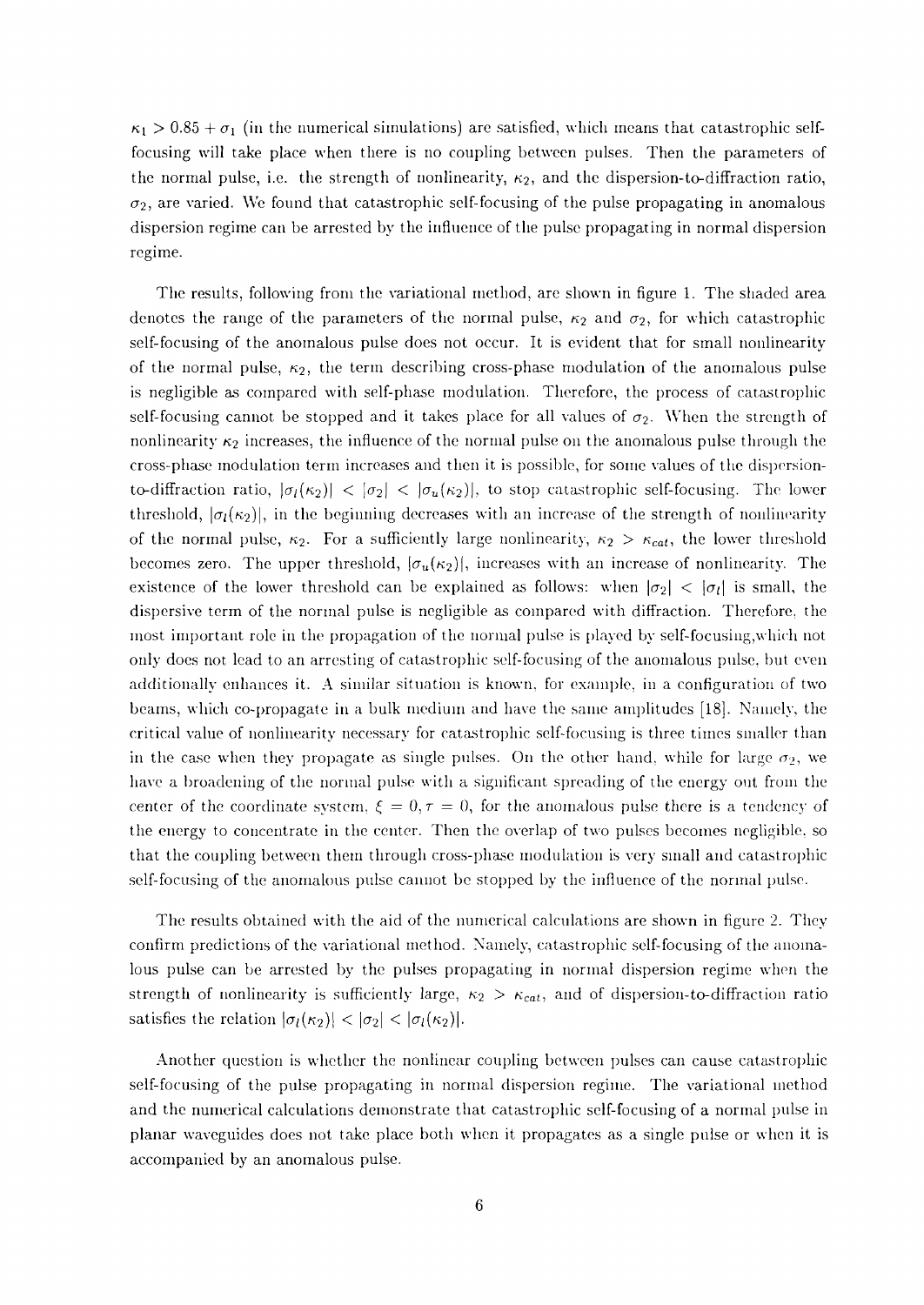

Figure 1: The results of the variational method displaying the dependence of the threshold of catastrophic self-focusing of the pulse propagating in anomalous dispersion regime,  $\Psi_1$ , on the parameters of the pulse propagating in normal dispersion regime,  $\Psi_2$ . The shaded area denotes the range of the parameters, the strength of nonlinearity,  $\kappa_2$ , and the dispersion-to-diffraction ratio,  $\sigma_2$ , for which catastrophic self-focusing occurs. The parameters of the anomalous pulse have been chosen in such a way that they are above the threshold of catastrophic self-focusing in a single propagation regime, i.e., for (a)  $\kappa_1 = 2.2, \sigma_1 = 1.0$ , for (b)  $\kappa_1 = 2.3, \sigma_1 = 1.0$ .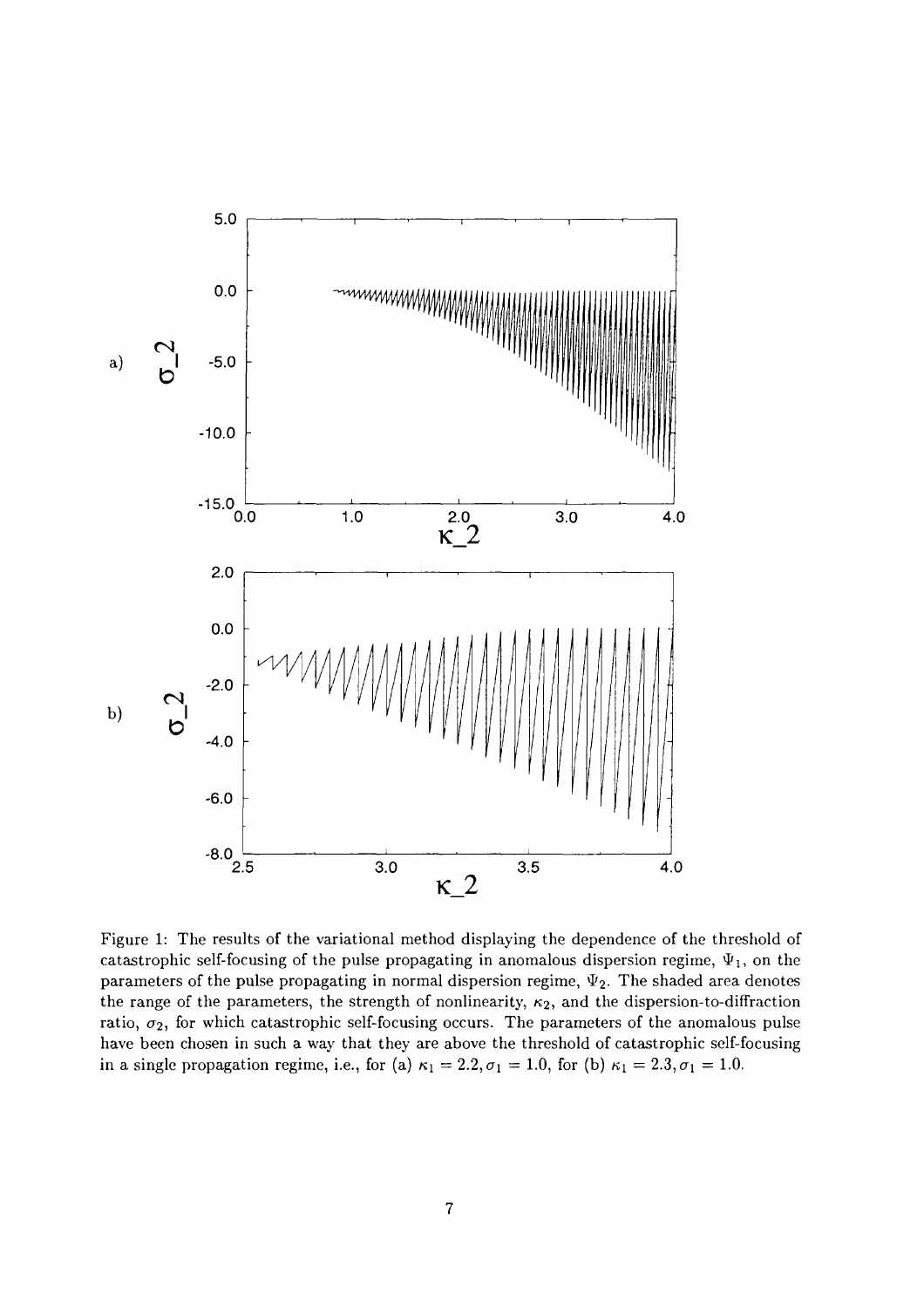

Figure 2: The results of the numerical simulations displaying the dependence of the threshold of catastrophic self-focusing of the pulse propagating in anomalous dispersion regime,  $\Psi_1$ , on the parameters of the pulse propagating in normal dispersion regime,  $\Psi_2$ , i.e. the strength of nonlinearity,  $\kappa_2$ , and the dispersion-to-diffraction ratio  $\sigma_2$ . Full circle (empty triangle) points denote occurrence (lack) of the catastrophic self-focusing. The parameters of the anomalous pulse have been chosen in such a way that they are above the threshold of catastrophic selffocusing in a single propagation regime, i.e.,  $\kappa_1 = 2.0, \sigma_1 = 1.0$ .

#### 4 Spatio-temporal splitting

In this section the problem of spatio-temporal splitting is discussed in more detail. The origin of spatio-temporal splitting of a pulse propagating in normal dispersion regime in Kerr-type planar waveguides [11, 12] or bulk media [13, 14, 15, 11] is the fact that spatial self-focusing and temporal self-defocusing act simultaneously during the propagation. Therefore, in space, there is a tendency of the energy to concentrate in the center of the coordinate system,  $\tau = 0, \xi = 0$ , whereas in time the spreading of the energy away from the center takes place. When both effects are combined, local focusing areas develop away from the center and, as a result, spatio-temporal splitting of the pulse into several sub-pulses takes place. The number of sub-pulses emerging in this way depends on the propagation distance and the parameters of the system.

In all cases when spatio-temporal splitting of pulses has been observed the numerical simulations have been used [11, 12, 13, 14, 15]. The variational method is not appropriate to predict splitting of pulses, since it requires the solution to have a shape which does not change in propagation. When a Gaussian function is chosen as the initial condition, as we have done in this paper, it is difficult (if not impossible) to guess a trial function which would satisfy the initial condition and also could describe spatio-temporal splitting of the pulse. In this connection it is worthy to recall that the variational method cannot be applied to predict, for example, the formation of higher-order solitons in planar waveguides or optical fibers [17].

Since the variational method is not applicable to the study of spatio-temporal splitting of two pulses propagating simultaneously in a nonlinear planar waveguide, the results of this section are due to numerical simulations. Figures 3 and 4 show the spatio-temporal dependences of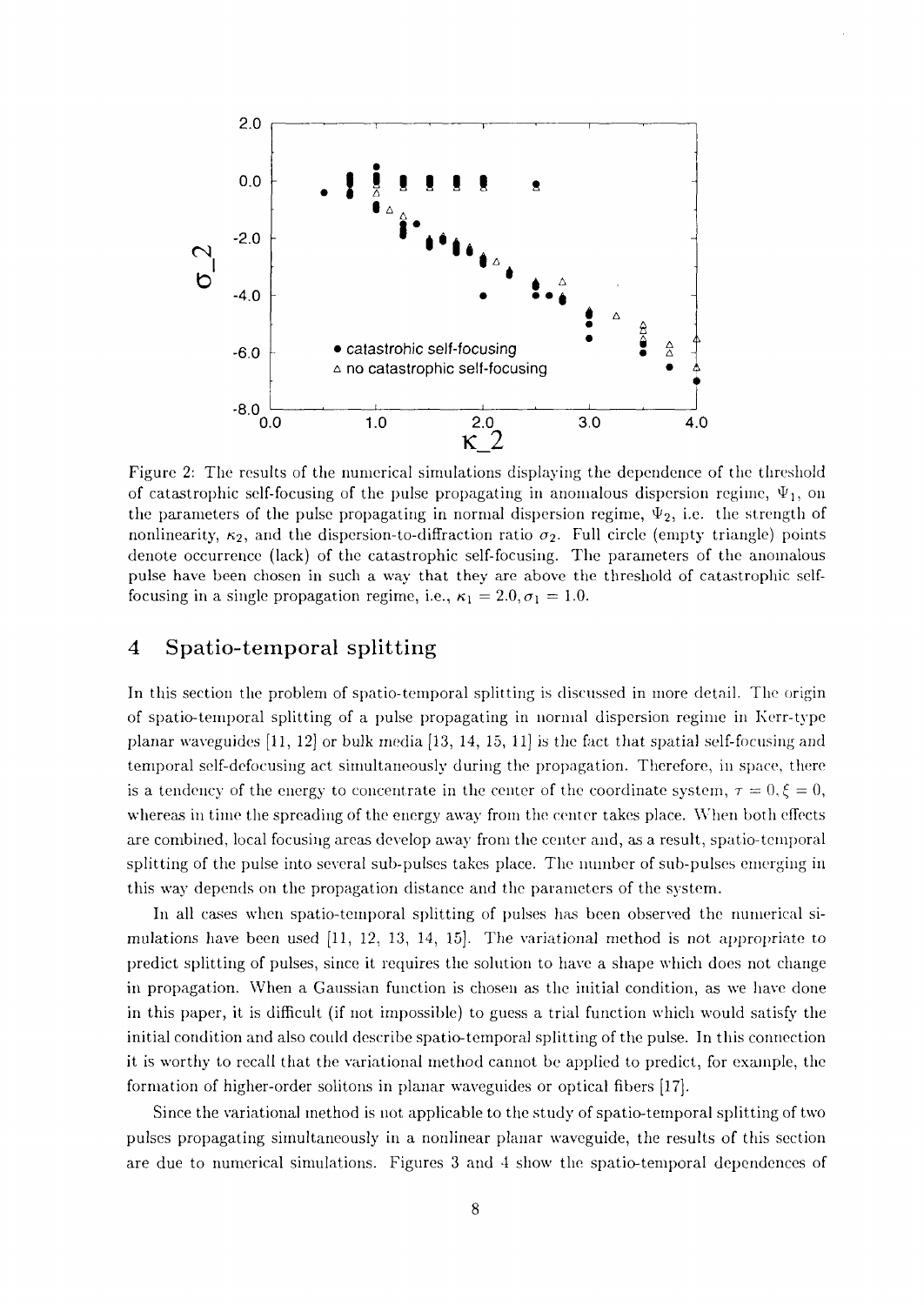intensities of both pulses, anomalous one (figure  $3(a)$  and  $4(a)$ ), and normal one (figure  $3(b)$  and  $4(b)$ , for different longitudinal variables,  $\zeta$ . Parameters of the pulses were chosen in such a way that when they propagate as single pulses the following effects take place: symmetric, spatiotemporal broadening of the anomalous pulse (see figures  $3(c)$  and  $4(c)$ ) and large asymmetrical, spatio-temporal broadening of the normal pulse without splitting into sub-pulses (see figures 3(d) and 4(d)). Therefore, for the anomalous pulse the conditions  $\sigma_1 = 1$  and  $\kappa_1 < 1 + \sigma_1$  are satisfied.

When the pulses propagate simultaneously, i.e. there is a nonlinear coupling between them, the situation becomes qualitatively different. Namely, spatio-temporal splitting of both pulses can develop, so that for  $\zeta = 2$  the anomalous (normal) pulse becomes divided into  $n = 3$  $(n > 10)$  sub-pulses. The effect of splitting of the anomalous pulse, which does not occur when it propagates as a single pulse, can be explained as follows. When the nonlinear coupling between pulses through cross-phase modulation is present one pulse can induce a redistribution of energy of the other pulse. Therefore, if there are some local focusing areas in the distribution of energy of one pulse, the energy of the other pulse tends to concentrate there. Such a tendency has already been pointed out by Agrawal, who has observed the occurrence of local focusing areas in the distribution of energy of two beams which co-propagate in a defocusing nonlinear medium [16].

### 5 The limiting case of vanishing dispersion of the normal pulse

In this section we consider the limiting case when the dispersive term of the normal pulse can be neglected. We will apply the variational method and numerical simulations and compare their results. We will assume that the initial condition has a shape of the Gaussian function given by equation (3) and concentrate basically on the question as to whether there exists a stable self-trapped solution of the above mentioned system of equations.

First we briefly discuss the case when the pulses propagate in a planar waveguide separately, i.e. when there is no coupling between them. Specifically, we consider (i) the propagation of a pulse with anomalous dispersion and (ii) the propagation of a dispersionless beam. Case (i) can be described by the  $(2+1)$ -dim NSE, which does not have stable, self-trapped solutions. Thus, depending on parameters of the system, either spatio-temporal spreading of the pulse or catastrophic self-focusing take place. Case (ii) is described by the  $(1+1)$ -dim NSE which depends only on one transverse variable  $\xi$  and being an integrable system possesses the familiar soliton solution given by *sech* function [3]. Taking the Gaussian function (equation (3)) which depends on two transverse variables  $\tau$  and  $\xi$  from the variational method we obtain that the temporal width of the pulse is constant while the spatial width oscillates. These oscillations are due to the fact that the shape of the Gaussian trial function differs from the exact soliton solution given by *sech* function [19]. However, numerical simulations lead to a different behavior. Namely, the temporal width of the pulse appears to oscillate synchronically with the spatial width. Amplitudes of both oscillations decrease with the longitudinal variable  $\zeta$  and vanish at finite  $\zeta$ when the spatial soliton is formed [26, 27].

Now, let us take into account the nonlinear coupling between pulses. From the variational method it follows that the evolution of the normal pulse coupled to the anomalous one is essen-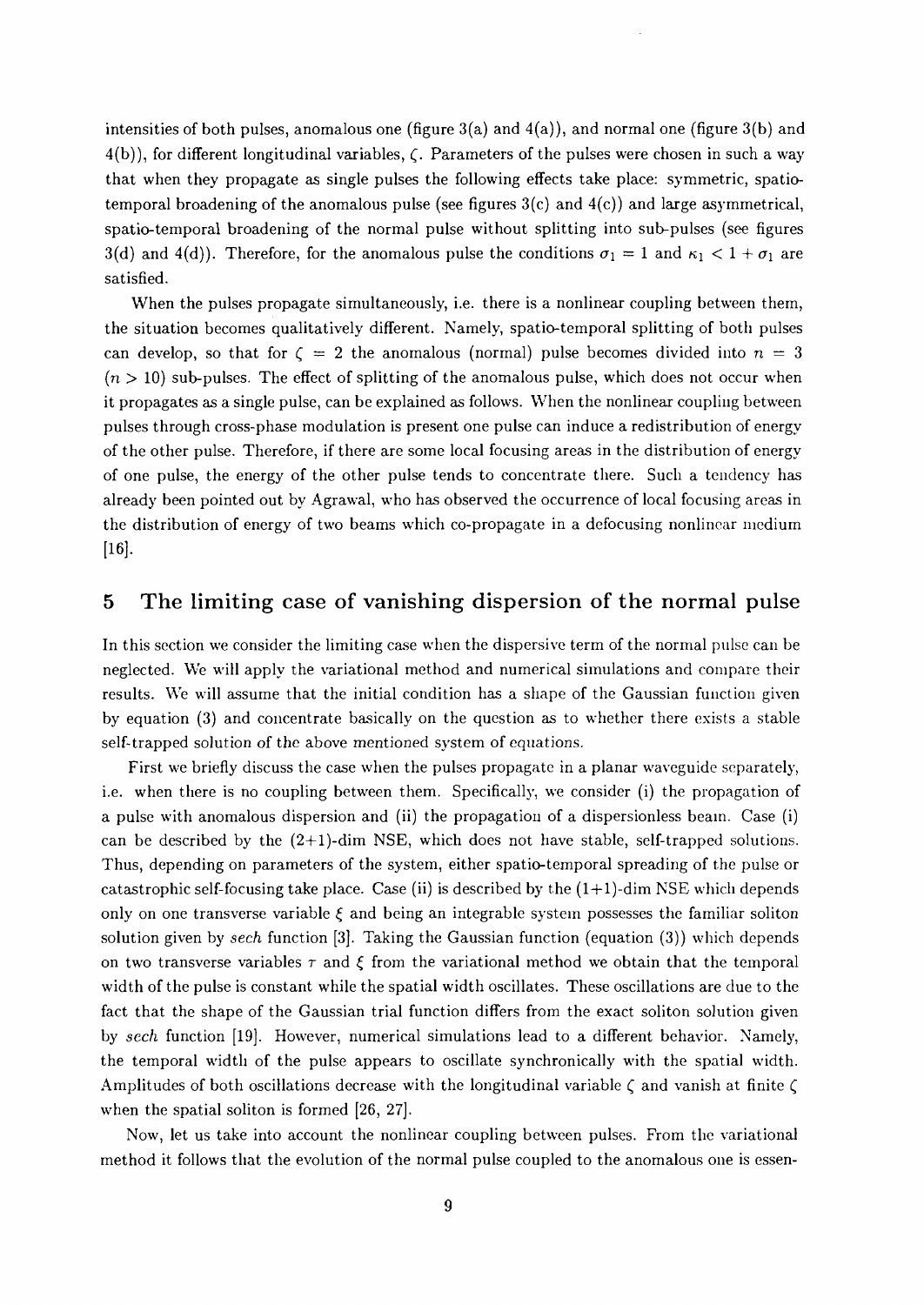

Figure 3: The spatio-temporal dependence of the intensity of the anomalous pulse (a) copropagating with the normal pulse (b) and the spatio-temporal dependence of the intensities of both pulses, anomalous one (c) and normal one (d) when they propagate separately. For (a) and (b)  $\sigma_1 = 1, \kappa_1 = 1.88, \sigma_2 = -0.1, \kappa_2 = 2$ , for (c) and (d)  $\sigma = 1, \kappa = 1.88$  and  $\sigma = -0.1, \kappa = 2$ , respectively; the propagation distance  $\zeta = 1.0$ .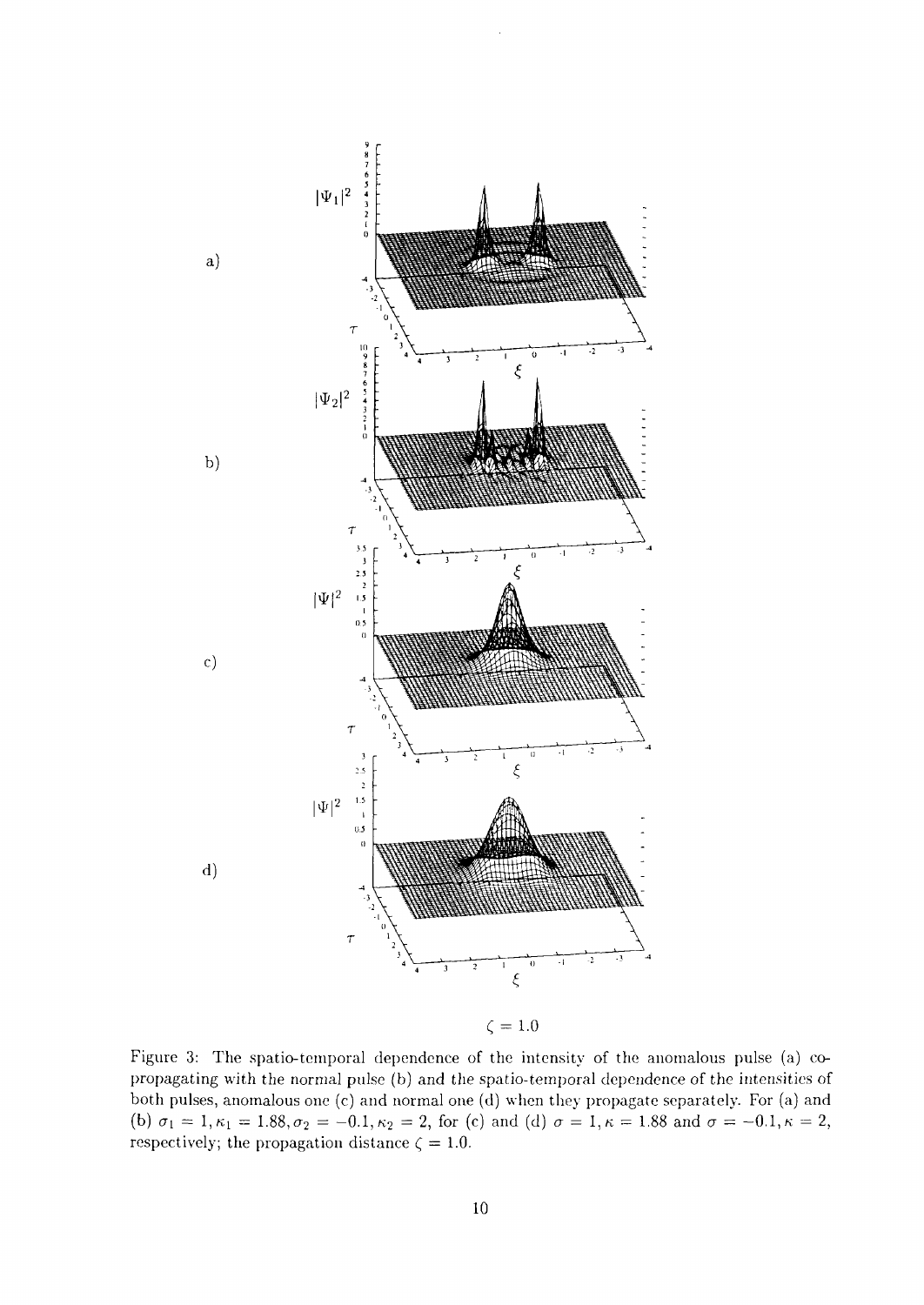

Figure 4: The spatio-temporal dependence of the intensity of the anomalous pulse (a) copropagating with the normal pulse (b) and the spatio-temporal dependence of the intensities of both pulses, anomalous one (c) and normal one (d) when they propagate separately. For (a) and (b)  $\sigma_1 = 1, \kappa_1 = 1.88, \sigma_2 = -0.1, \kappa_2 = 2$ , for (c) and (d)  $\sigma = 1, \kappa = 1.88$  and  $\sigma = -0.1, \kappa = 2$ , respectively; the propagation distance  $\zeta = 2.0$ .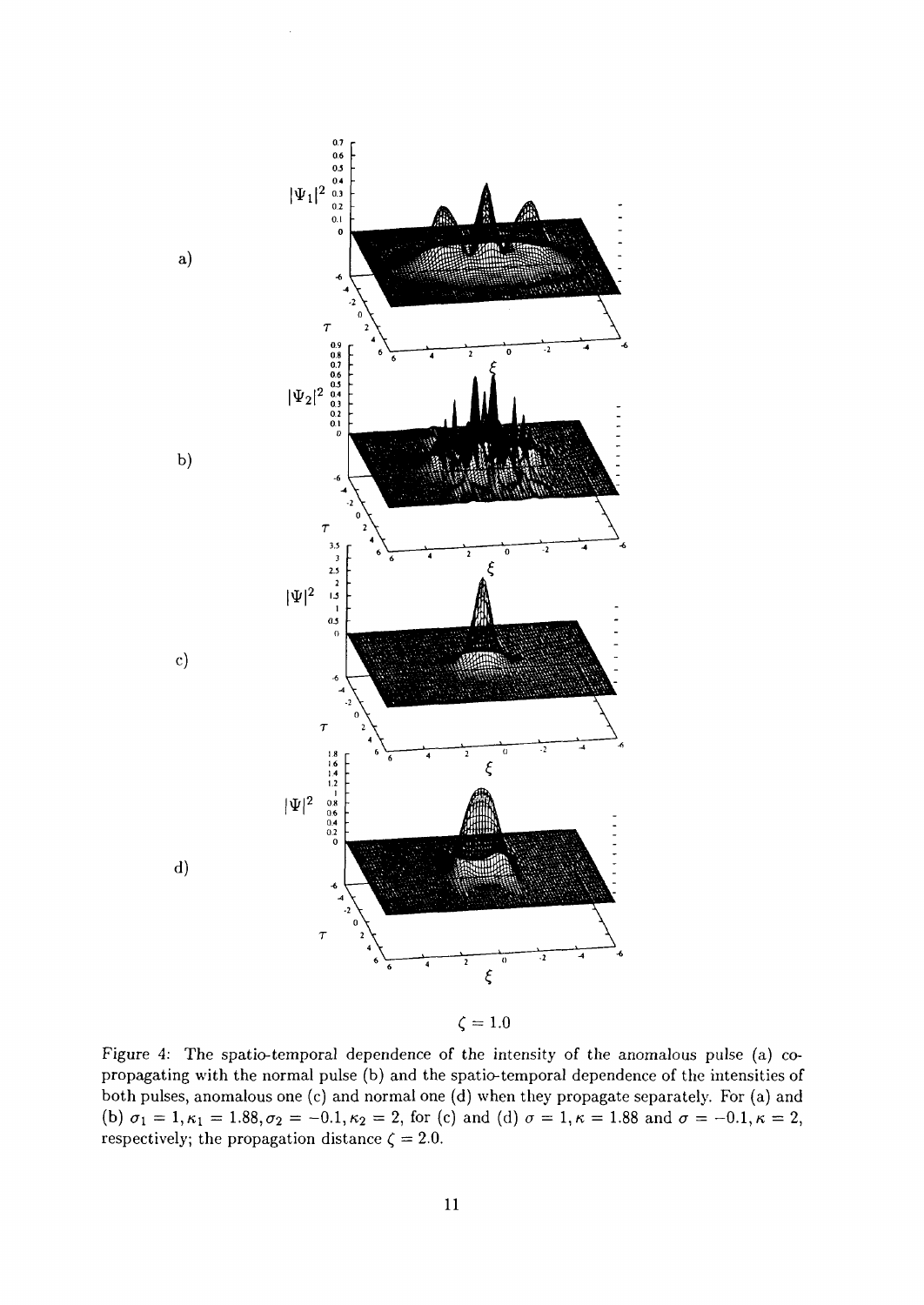tially similar to that of the single normal pulse. Namely, the temporal width of the pulse does not depend on the longitudinal variable, *(,* as it is seen from equation (8 c) with the neglected dispersion of the normal pulse  $\sigma_2 = 0$ , while the spatial width of the pulse undergoes periodic oscillations (See figure  $5(b)$ ). The propagation of the anomalous pulse coupled to the normal one is, however, qualitatively different as compared with the behavior of a single anomalous pulse. Namely, both temporal and spatial widths of the pulse undergo periodic oscillations (See figure 5(a)). Therefore, neither spatio-temporal spreading nor catastrophic self-focusing of the anomalous pulse can develop and a self-trapped solution arises. Note that a similar self-trapped solution was found in the case of  $(2+1)$ -dim NSE with the saturation of nonlinearity [5].

We also performed numerical simulations for the case of simultaneously propagating pulses. The results are displayed in figure 6 from which it is evident that the temporal and spatial widths of both pulses oscillate synchronically, with the amplitude of the temporal oscillations smaller than the amplitude of the spatial ones. Unfortunately, the numerical calculations arc rather labourous and we were not yet able to calculate evolution for longer longitudinal variables,  $\zeta$ , so that we do not know if the amplitude of oscillations decreases with  $\zeta$  and if no spreading and catastrophic self-focusing of the anomalous pulse develop. Nevertheless, the currently available numerical results suggest that a self-trapped solution can exist in the configuration under discussion. Further calculations should clarify this question.

Note that, a configuration of two simultaneously propagating pulses could also be used in optical compression techniques for, as it is seen from figure 6(a), for some particular values of the longitudinal distance  $\zeta$  the temporal width of the anomalous pulse decreases about 5 times with respect to the initial width.

#### 6 Conclusions

In this paper properties of two pulses propagating simultaneously in different dispersion regimes, i.e. anomalous and normal, in a Kerr-type planar waveguide are considered. The propagation is described by two coupled NSE. The interaction between pulses is assumed to be limited to cross-phase modulation. Four wave mixing is neglected, i.e. no energy transfer between pulses is taken into account. The accuracy of another assumption used in the analysis, the omitting of the difference of group velocities of the pulses, is discussed in Appendix B. Our analysis is based on the variational method and numerical simulations.

First we have studied the influence of the parameters of the pulse propagating in normal dispersion regime on the threshold of the catastrophic self-focusing of the pulse with anomalous dispersion. We observed that catastrophic self-focusing of the pulse propagating in anomalous dispersion regime can be arrested by the pulse propagating in normal dispersion regime when the strength of nonlinearity is sufficiently large,  $\kappa_2 > \kappa_{cat}$  and the dispersion-to-diffraction ratio satisfies the relation:  $|\sigma_l(\kappa_2)| < |\sigma_2| < |\sigma_l(\kappa_2)|$ . We also investigated whether the nonlinear coupling between pulses can cause catastrophic self-focusing of the pulse propagating in normal dispersion regime. Both the variational method and numerical calculations, show that the answer to this question is negative. Namely, catastrophic self-focusing of a normal pulse in planar waveguides does not take place both when it propagates as a single pulse or when it is accompanied by an anomalous pulse to which it is nonlinearly coupled.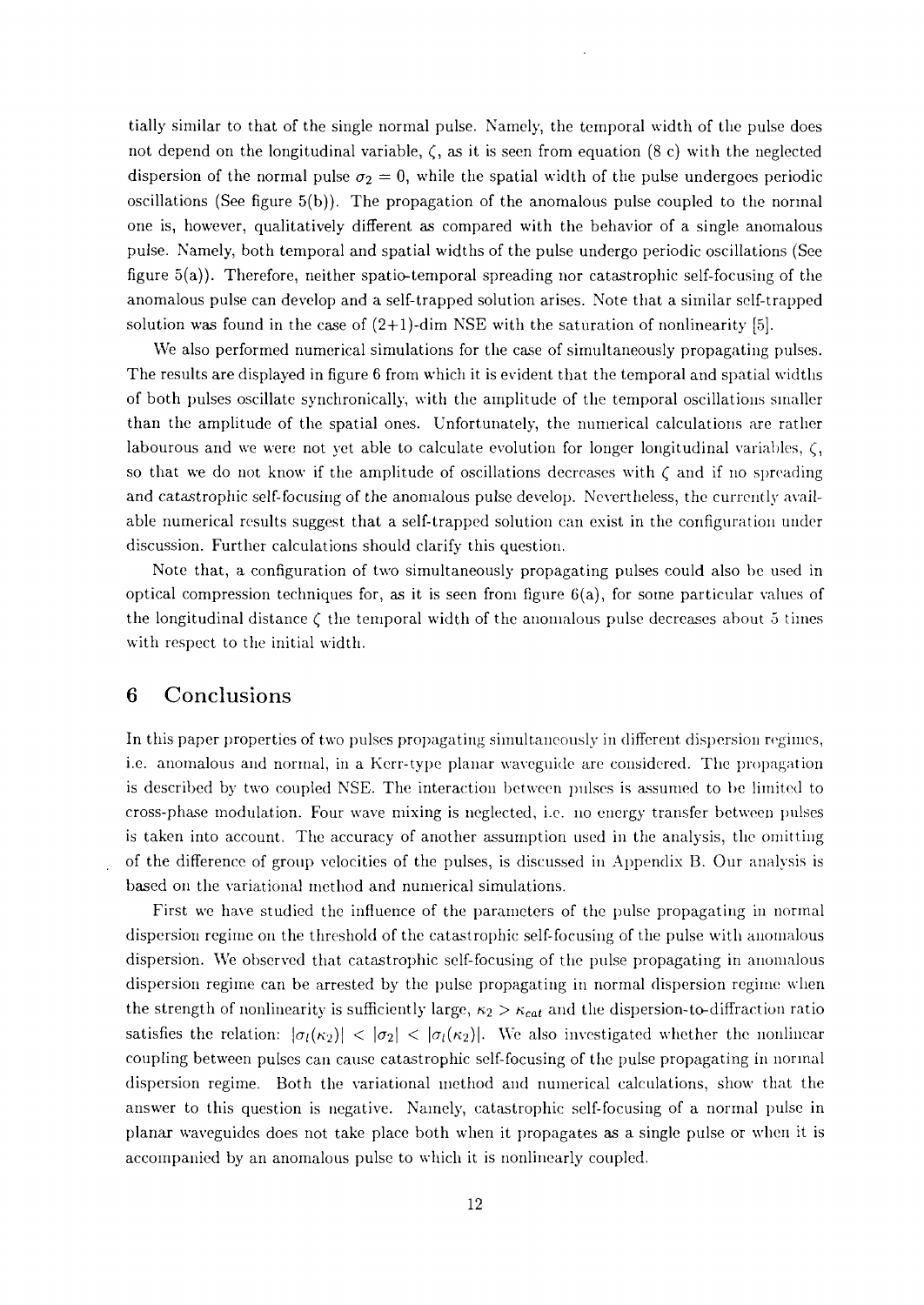

Figure 5: The results obtained using the variational method displaying the dependence of the temporal,  $w_{\tau}$ , and spatial  $w_{\xi}$ , widths of the anomalous pulse (a) co-propagating with the normal pulse (b).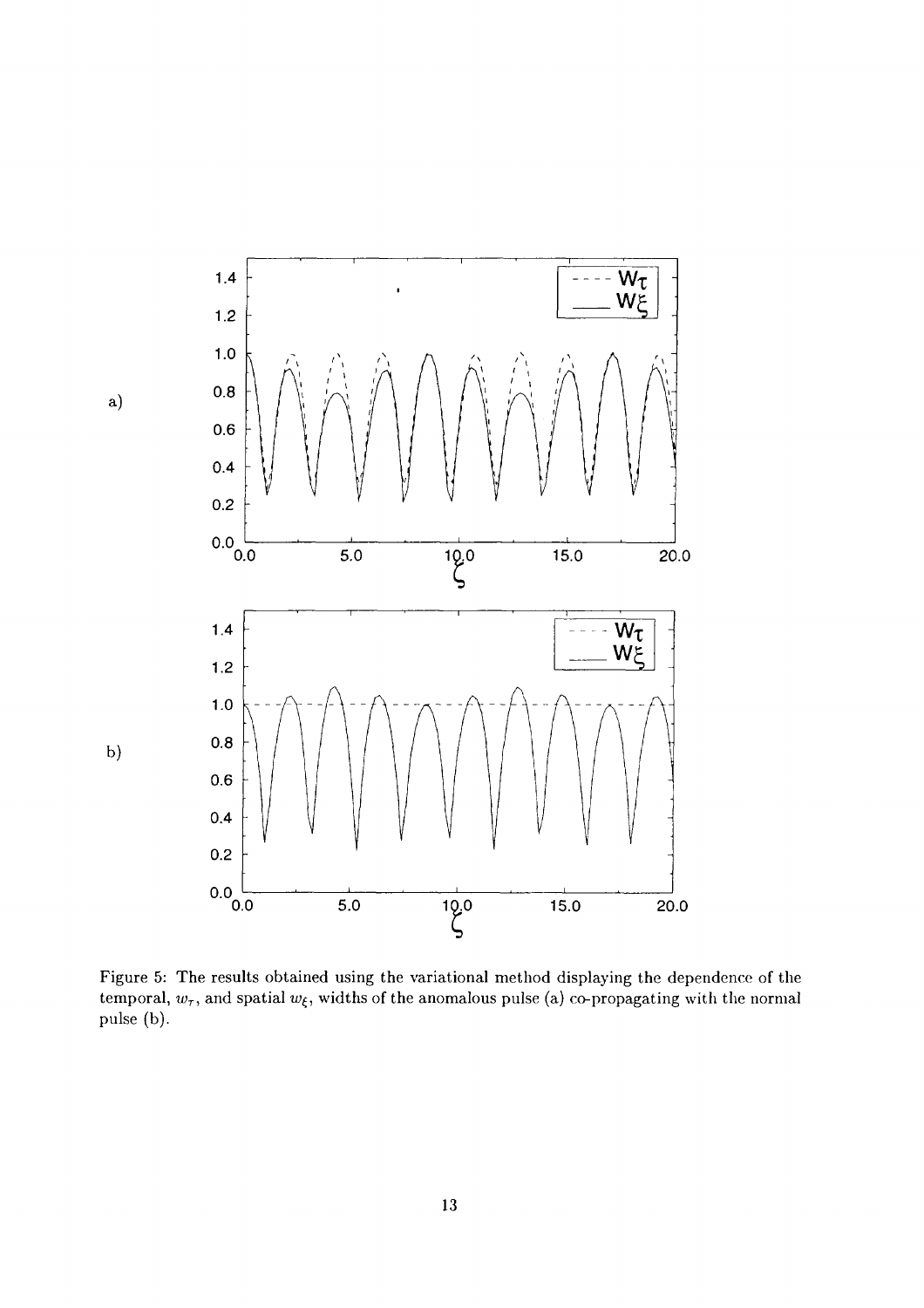

Figure 6: The results obtained using the numerical simulations displaying the dependence of the temporal,  $w_{\tau}$ , and spatial  $w_{\xi}$ , widths of the anomalous pulse (a) co-propagating with the normal pulse (b).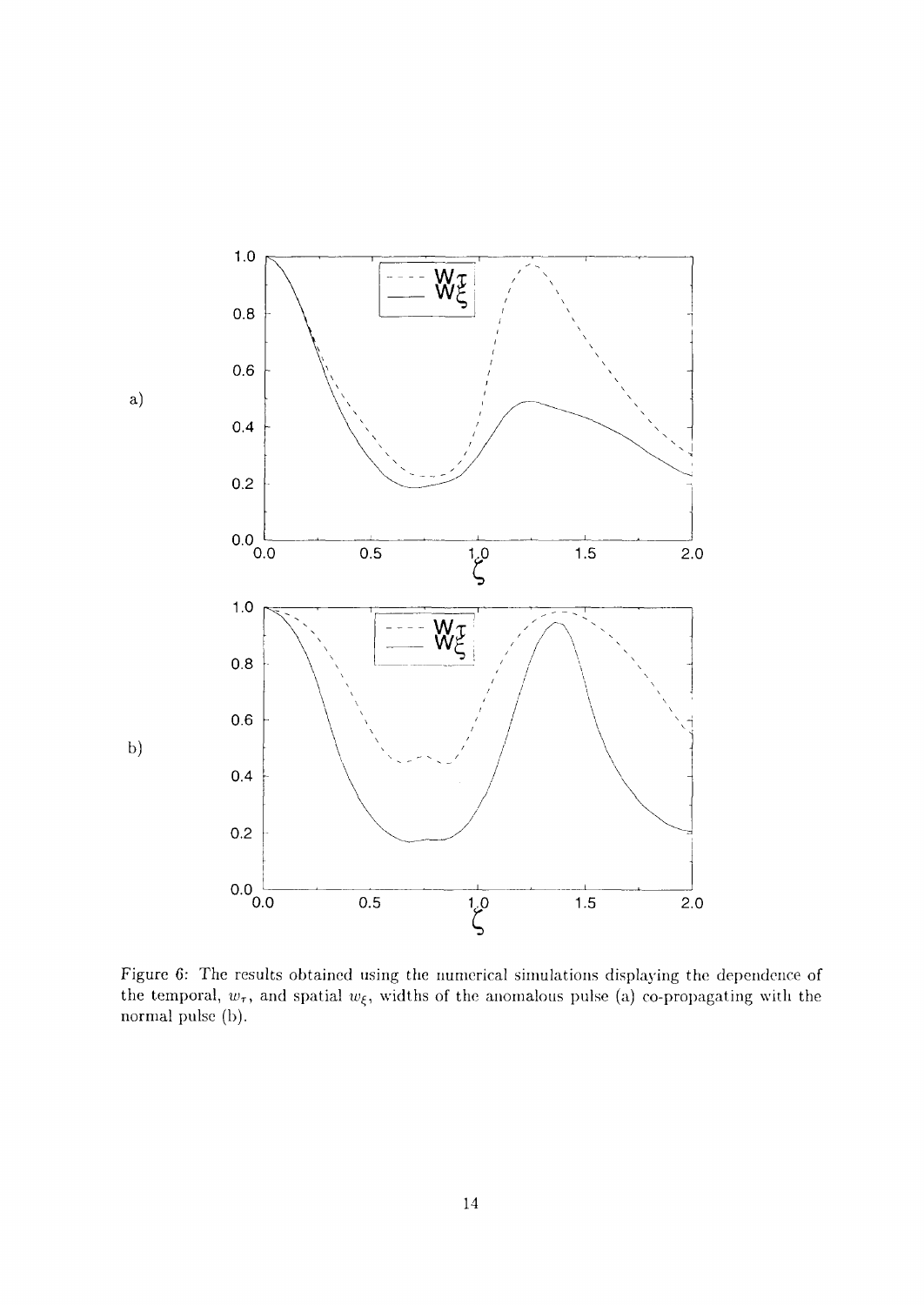We have also found, using the numerical simulations, that the presence of the pulse propagating in normal dispersion regime can lead to spatio-temporal splitting of the pulse propagating in anomalous dispersion regime. Recall that splitting of an anomalous pulse into several pulses does not occur when it propagates as a single pulse.

We also considered the limiting case of vanishing dispersion of the pulse propagating in normal dispersion regime. The main motivation was to study whether such configuration can lead to a stable self-trapped propagation of a pulse with anomalous dispersion. The positive answer has been obtained within the variational method which confirms that neither spatiotemporal spreading nor catastrophic self-focusing of the anomalous pulse can develop thus giving rise to a self-trapped solution. Note, that this kind of stabilization is similar to the one which was earlier found in media with the saturation-type nonlinearity [5]. Though the existing data supports the existence of a self-trapped solution, conclusive results require labourous simulations at high values of the longitudinal variable  $\zeta$  and are not yet available (work in progress).

In conclusion, note that the existence of a stable self-trapped solution could be useful for example in the optical switching devices. Besides, the configuration of two simultaneously propagating pulses in a planar waveguide could be of use in optical compression techniques. **Acknowledgments**

The work was supported by the Polish Committee of Scientific Research (KBN, grant no 8T11F 007 14) and the Deutsche Akademische Austauschdienst (DAAD) to both of which I express my gratitude. Guest Scientist (the DAAD fellowhsip, 01.19.1998 - 31.07.1999). The numerical calculations were partially done thanks to the fellowship at the Abdus Salam International Centre for Theoretical Physics, Trieste, Italy. I gratefully acknowledge the Director of the Abdus Salam ICTP, Prof. M. Virasoro and Prof. G. Denardo for their kind hospitality and helpful support.

#### **Appendix** A

The notation in equation (2) is as follows [2]:  $\zeta = z/z_{DF1}$  is the longitudinal coordinate normalized to the Fresnel diffraction length of the anomalous pulse,  $\xi = x/w_1$  is the spatial transverse coordinate normalized to the initial spatial width of the anomalous pulse,  $\tau = (t - \beta_1^{(1)}z)/t_1$  is the local time normalized to the initial temporal width of the anomalous pulse. The parameters  $\sigma_i = z_{DFT}/z_{DS_i}$ ,  $\mu = z_{DFT}/z_{DFT}$ ,  $\varrho = (1/v_{q1} - 1/v_{q2})(z_{DFT}/t_2)$ ,  $r = \lambda_1/\lambda_2 = \omega_2/\omega_1$  denotes respectively the dispersion-to-diffraction ratio, the ratio of the Fresnel diffraction length of the anomalous pulse to the Fresnel diffraction length of the normal pulse, the difference of the group velocities of two pulses, and finally the ratio of the carrier frequency of the anomalous pulse to the carrier frequency of the normal pulse.  $\Psi_j := \beta_j^{(0)} w_j \sqrt{n_0(\omega_j)n_2(\omega_j)} \bar{\Psi}_j$  denotes the normalized amplitude of the j-s pulse, where  $\bar{\Psi}_j$  is the amplitude of the slowly varying envelope of the electric field. The dispersive terms are defined as follows:  $\beta_j^{(0)} := \beta^{(0)}(\omega_j) = \omega_j/c$  is the wavenumber,  $\beta_j^{(1)} := \delta \beta/\delta \omega |_{\omega=\omega_j} = 1/v_{gj}$  is the reverse group velocity, and  $\beta_j^{(2)} := \delta^2 \beta/\delta \omega^2 |_{\omega=\omega_j}$ is the group velocity dispersion. The parameters  $z_{DFj} := \beta_j^{(0)} n_0(\omega_j) w_i^2$ ,  $z_{DSj} := t_j^2/\beta_j^{(2)}$ ,  $w_j$ ,  $t_j$  denotes, respectively, the Fresnel diffraction length, the dispersive length, the initial spatial width and the initial temporal width of the j-s pulse. In the above notation  $j = 1, 2$ , where the subscript  $j = 1$   $(j = 2)$  refers to the anomalous (normal) pulse.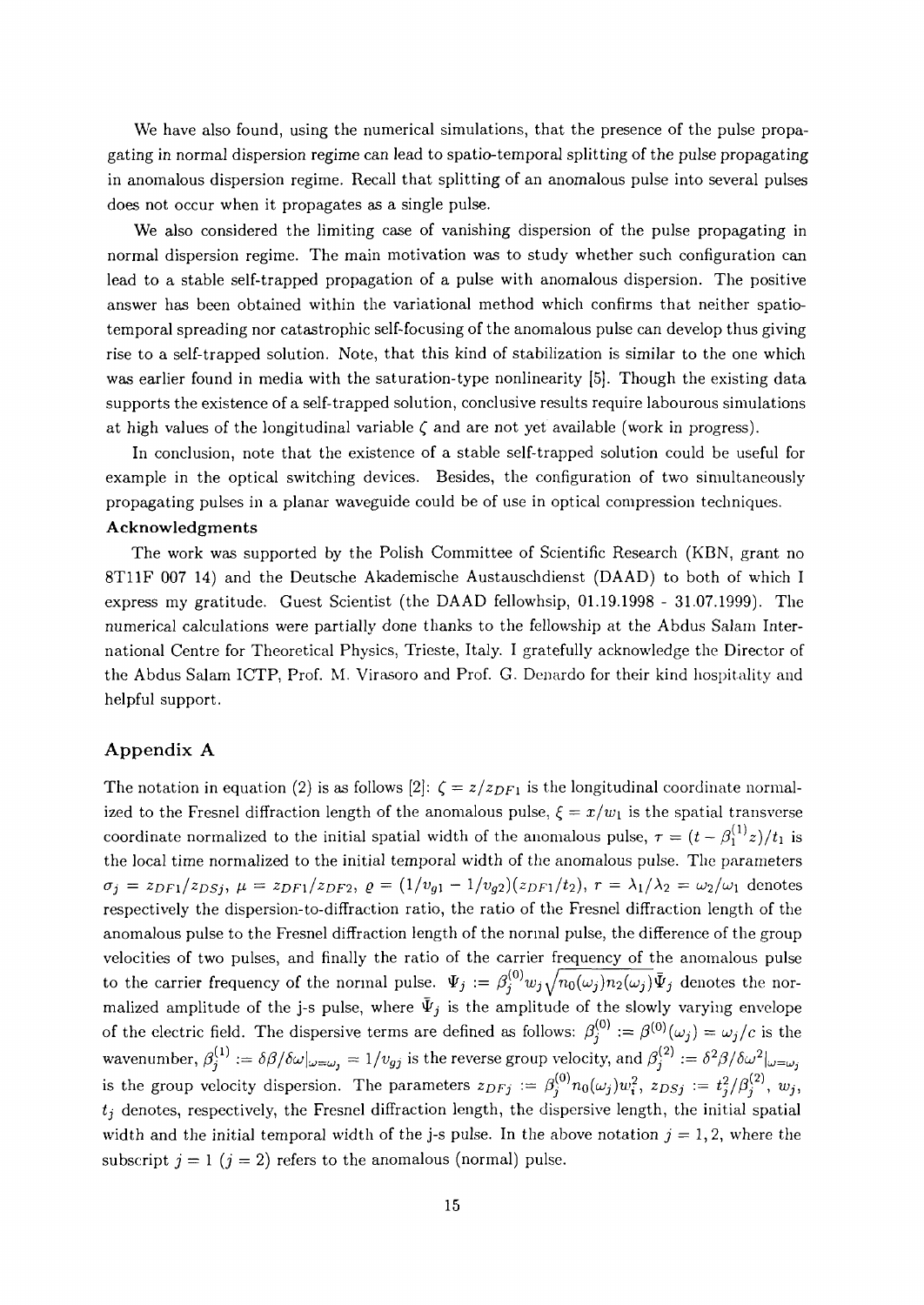#### Appendix B

Since we have assumed that pulses have different wavelengths and different group velocity dispersions, it is physically evident that they should also have different group velocities. Therefore, the assumption that  $\delta = 0$  is a simplification accepted in this paper and should be viewed as a first step of the analysis. When  $\delta \neq 0$  the pulses propagate with different velocities and the overlap between them decreases with the longitudinal variable. Therefore, the nonlinear coupling between them also decreases. In the limiting case of  $\delta \to \infty$  the coupling between pulses becomes zero and the problem of simultaneous propagation of two pulses reduces to the case when they propagate separately. Note that in the variational method the inclusion of the parameter  $\delta$  becomes problematic since for the trial function given by a Gaussian function the term  $\iota^{\frac{1}{2}} \varrho / r \left[\Psi_2^*(\partial \Psi_2 / \partial \tau) - \Psi_2(\partial \Psi_2^* / \partial \tau)\right]$  in the Lagrangian (equation (4)) becomes zero and one should consider another candidate function for the trial function.

However, we believe that the inclusion of the parameter  $\delta$  will not cause qualitative changes in the results of this paper, such as the possibility of an arresting of catastrophic self-focusing of the pulse propagating in anomalous dispersion regime by the influence of the pulse propagating in normal dispersion regime. The only difference we expect is a change of the values of the parameters,  $\sigma_l, \sigma_u, \kappa_{cat}$ , which describe the threshold of catastrophic self-focusing. This quantitative changes would be proportional to the value of the parameter *5.*

## References

- [1] Y. Silberberg, Opt. Lett. 15, 1282 (1990).
- [2] A. T. Ryan and G. P. Agrawal, Opt. Lett. 20, 306 (1995).
- [3] V. E. Zakharov and A. B. Shabat, Zh. Exp. Teor. Fiz. 61, 118 (1971).
- [4] L. Berge, J. J. Rasmussen, E. A. Kuznetsov, E. G. Shapiro and S. K. Turitsyn, J. Opt. Soc. Am. B 13, 1879 (1996).
- [5] M. Karlsson, Phys. Rev. A 46, 2726 (1992).
- [6] A. L. Dyshko, V. N. Lugovi and A. M. Prokhorov, Sow Phys. JETP 34, 1235 (1972).
- [7] E. Yablonovitch and B. Bloembergen, Phys. Rev. Lett. 29, 907 (1972).
- [8] S. Henz and J. Hermann, Phys. Rev. E 53, 4092 (1996).
- [9] V. I. Karpman, Phys. Rev. E 53, R1336 (1996).
- [10] A. P. Sheppard and M. Healtermand, Opt. Lett. 23, 1820 (1998).
- [11] B. Gross and J. T. Manassah, Opt. Comm. 126, 269 (1996).
- [12] D. Burak and W. Nasalski, J. Tech. Phys. 36, 199 (1995).
- [13] P. Chernev and V. Petrov, Opt. Lett. 17, 172 (1992).